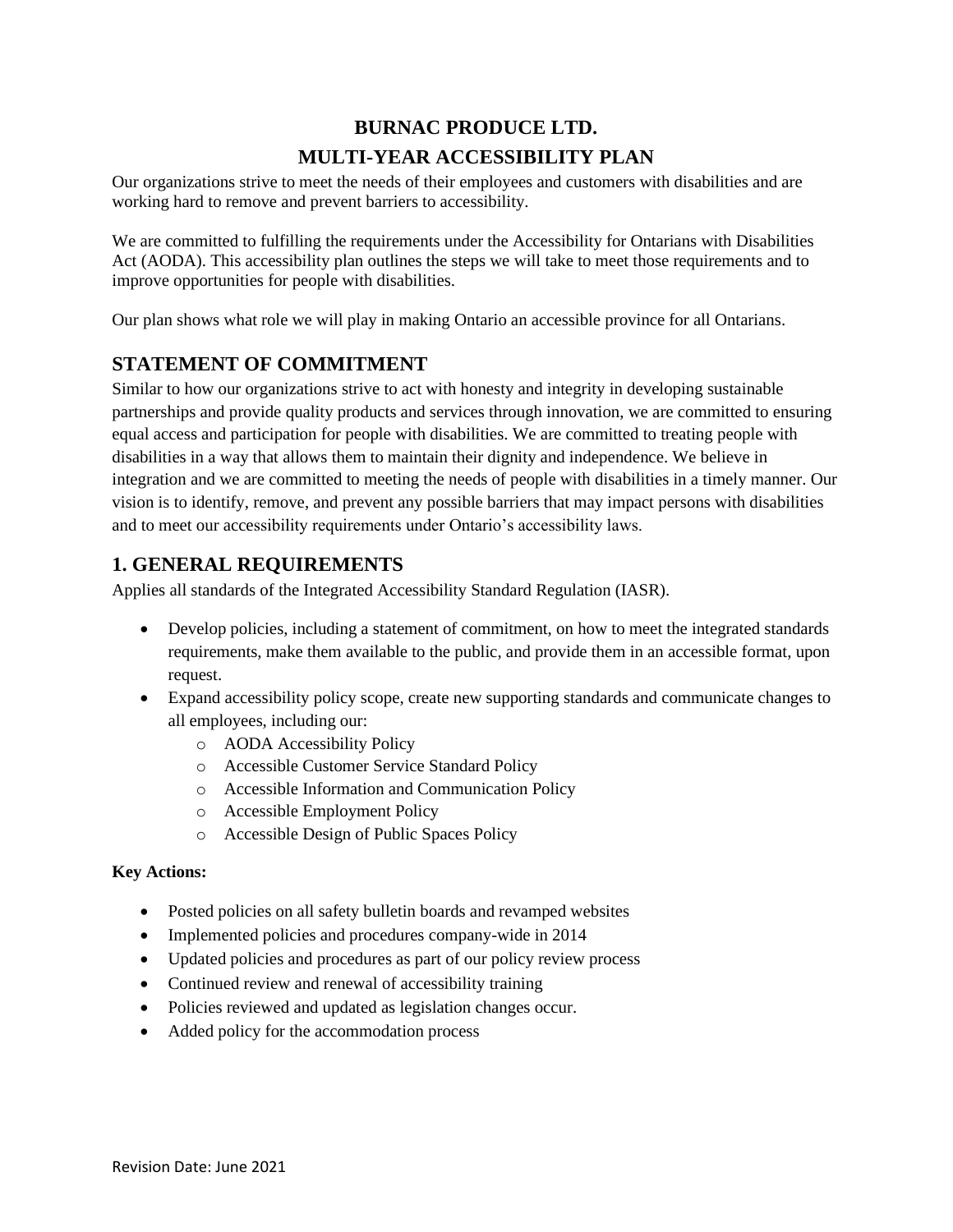# **2. MULTI-YEAR ACCESSIBILITY PLAN**

- Develop and implement multi-year accessibility plan
- Establish an outline and determine what will be done to implement IASR requirements
- Post multi-year accessibility plan on websites and provide in an accessible format, upon request
- Report to the province when required and review plan every five years

### **Key Actions:**

- Created and executed a multi-year accessibility plan in an accessible format, upon request
- Consults with persons with disabilities to ensure communications are available in accessible formats and accessibility plans are in place
- Complete and submit compliance reports on scheduled with legislative requirements.
- Review and update plan to ensure it is valid and relevant to business, customer and employee accessibility needs.

# **3. PROCURING OR ACQUIRING GOODS, SERVICES OF FACILITIES**

Incorporate accessibility criteria and features when procuring or acquiring goods, services or facilities, except where it is not practicable to do so.

## **Key Actions:**

- Updated purchasing templates with accessibility language
- Ensure departments include accessibility criteria and features in the specifications provided to all respective departments

# **4. TRAINING**

Ensure training on the Integrated Accessibility Standard Regulation and the Human Rights Code is provided in a way that best suits the duties of employees, customers, persons who participate in developing polices and other staff members.

## **Key actions:**

- Regularly review and update available training materials
- Standardized training using a platform that provides accessible formats.
- Ensured training records are documented and available upon request.
- Included IASR and Human Rights training is included in the employee onboarding program.

### **Next Steps:**

• Redesign Employee manual to ensure accessibility policies are more easily available to all employees beyond existing methods (training handouts, policy manual, ADP, and bulletin boards).

# **5. INFORMATION AND COMMUNICATIONS**

Outlines how all companies will create, provide and receive information and communications in ways that are accessible for people with disabilities.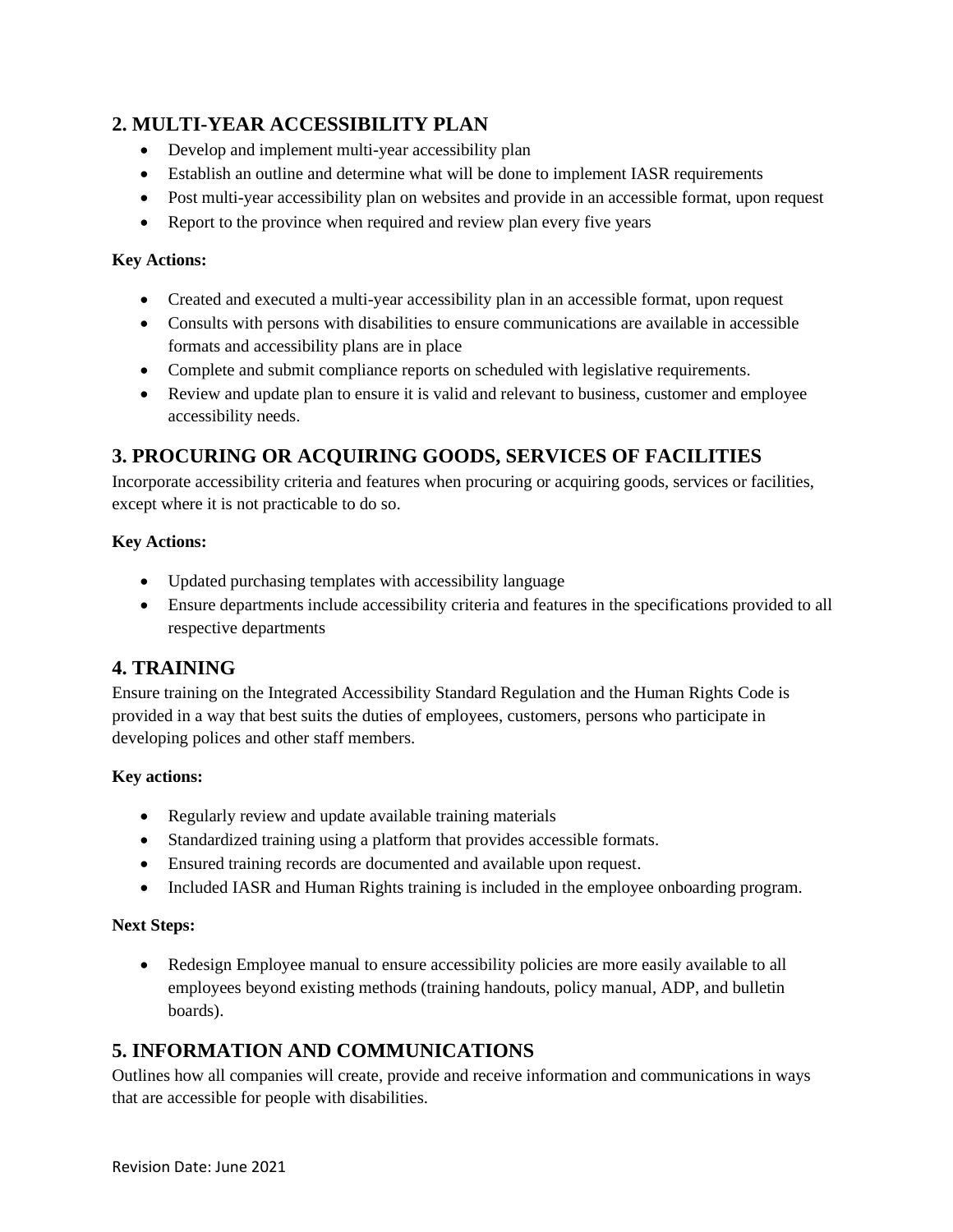## **5.1 Feedback**

Ensure processes for receiving and responding back to feedback are accessible for persons with disabilities by providing/arranging for accessible formats and communication supports, upon request. Notify the public about availability of accessible formats and communication supports.

### **Key Actions:**

- Created accessible Information and Communication Standard Policy to incorporate all requirements of the IASR legislation
- Feedback processes on company websites
- Multi-channel options available (i.e. email, phone, etc.) for providing and receiving feedback
- Created accommodation request form for people with disabilities
- Review all feedback processes and updates as required

### **5.2 Accessible Formats and Communication Supports**

Provide accessible formats and communications supports for persons with disabilities in a timely manner and cost that is no more than the regular cost charged to other persons, upon request. Notify the public about availability of accessible formats and communication supports.

### **Key Actions:**

- Create Accessible Information and Communications Standard Policy to incorporate all requirements of the IASR
- Ensure multi-channel options for providing and receiving feedback
- Ensure on going compliance with legislative requirements
- Maintain alternate formats request statement on company websites

## **5.3 Emergency Procedure, Plans or Public Safety Information**

Provide emergency procedures, plans or public safety information that is publicly available in an accessible format or with appropriate communication supports, upon request

### **Key Actions:**

- The Company provides customers with available emergency information/plans in an accessible format upon request
- The Company works with and provides employees with individualized accommodation plans upon request. Plans are reviewed regularly as accommodation needs change, or when there are changes to emergency procedures.

### **5.4 Accessible websites and web content, WCAG level AA**

Ensure internet websites and web content conforms with WCAG 2.0 level AA, other than success criteria 1.2.4 captions (live) and success criteria 1.2.5 audio descriptions (pre-recorded)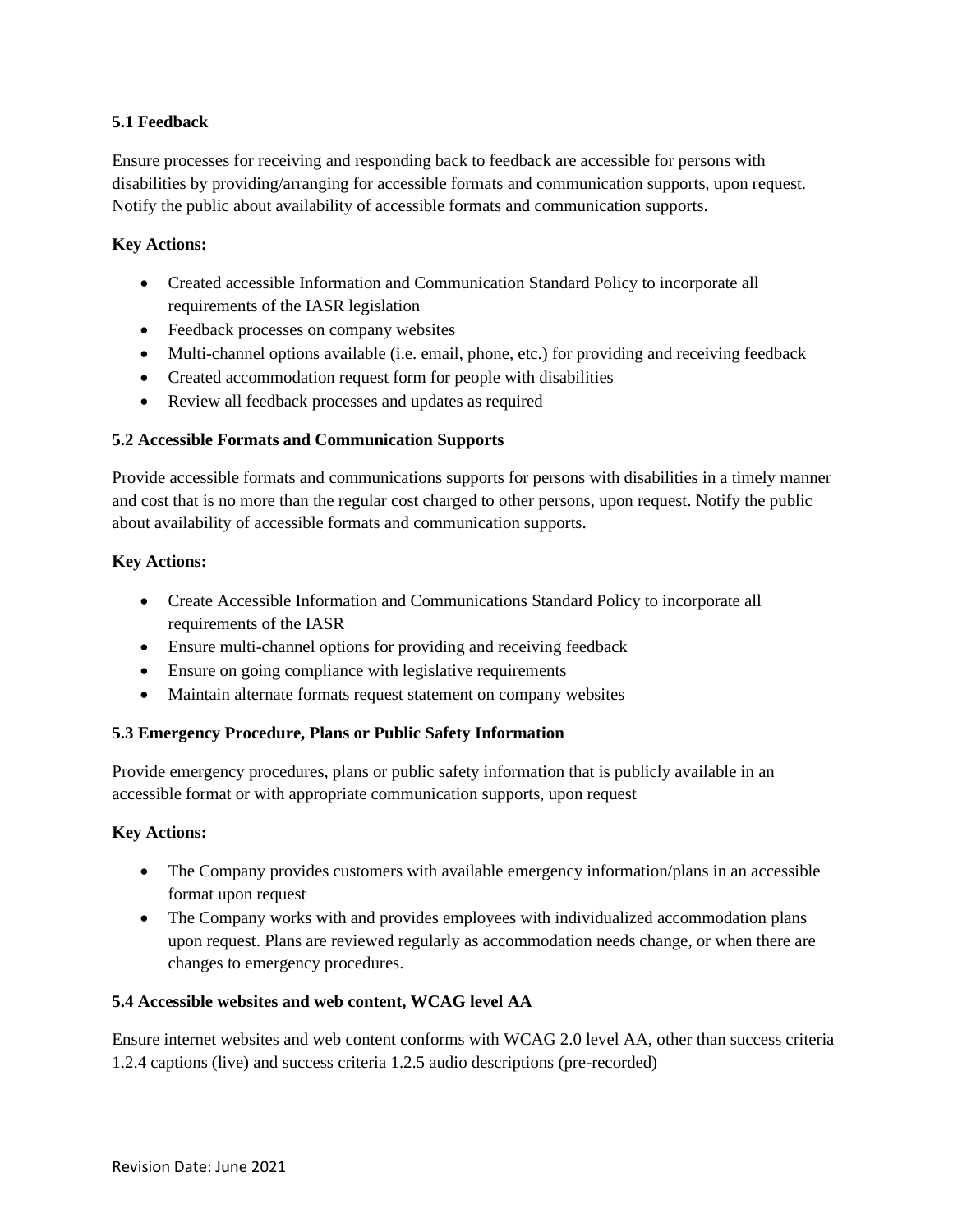By January 1, 2021, all Burnac Produce websites and their content will conform to WCAG 2.0, Level AA standards.

# **6.0 EMPLOYMENT**

Outlines how companies will make employment practices and its workplace more accessible to potential and existing employees with disabilities.

# **6.1 Recruitment**

Incorporate accommodation language into recruitment and selection documents

# **Key Actions:**

- Created an Accessible Employment Standard Policy and procedures to incorporate all requirements of the IASR
- Updated job posting to communicate accessibility options to prospective candidates.
- Updated offers of employment to include accessibility and accommodations are available to prospective employees.

# **6.2 Recruitment, Assessment or Selection Process**

Notify job applicants that accommodations are available in relation to the materials or processes used during the recruitment process, upon request.

# **Key Actions:**

- Applicants selected for an interview or assessment are notified that accommodations are available, upon request.
- New-hire orientation and onboarding program includes Food Safety and Health and Safety components to ensure successful applicants are provided information about our facilities and any accommodations that are available to them
- Employees are educated on how to request accommodation when necessary.
- Managers are involved in return to work planning and assessing accommodations to ensure safe return to work in accordance with company policies.

## **6.3 Notice to Successful Applicants**

Notify successful applicants of policies for accommodating employees with disabilities, when making job offers.

# **Key Actions:**

- Regularly update and review accommodation procedures to reflect the IASR requirements
- Updated offer letters to reflect available accommodations (last updated in 2019).

## **6.4 Informing Employees of Supports**

Inform employees of policies to support people with disabilities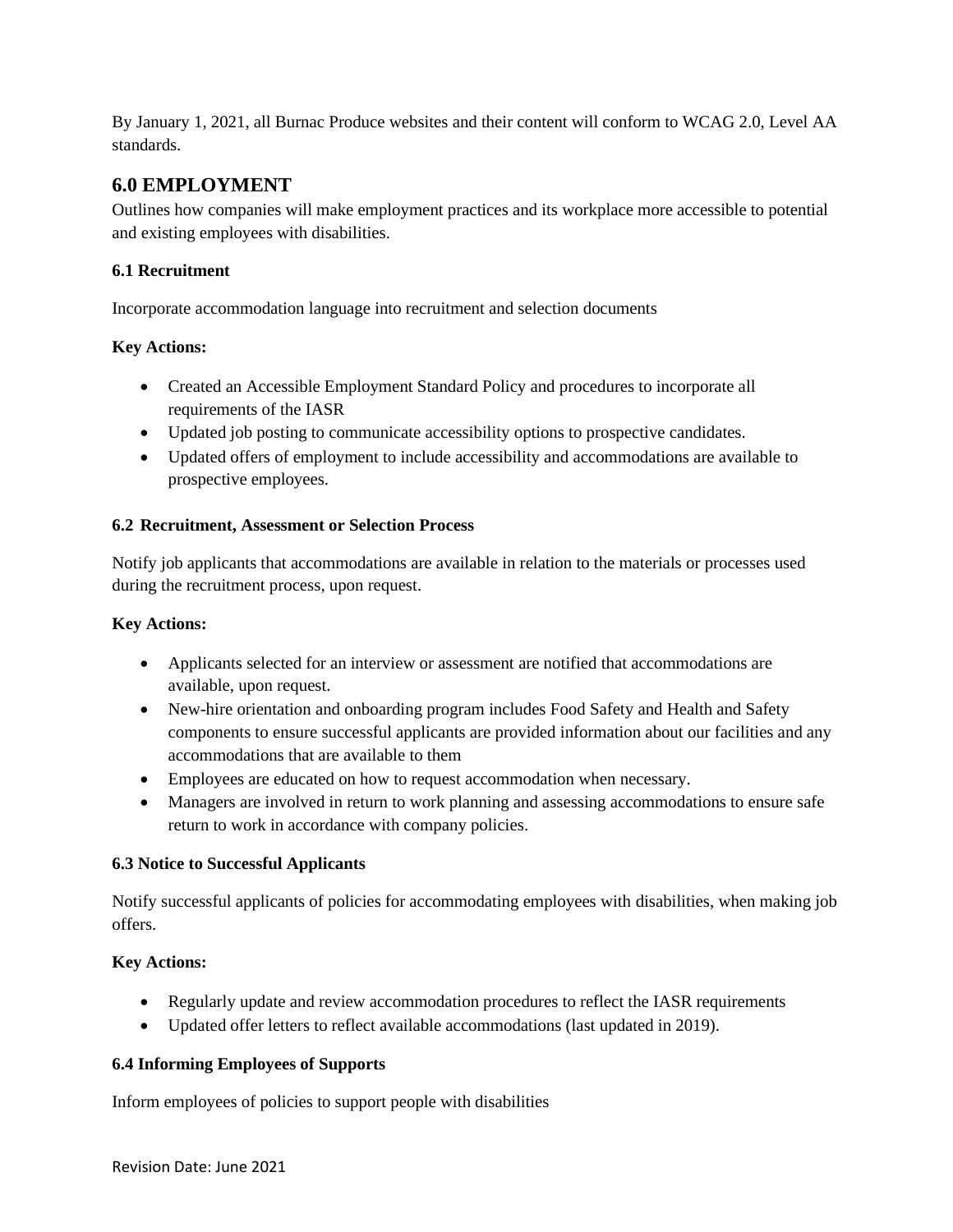### **Key Actions:**

- Policy available in an accessible format upon request.
- Available on Company website, ADP, policy manual, bulletin boards.

### **6.5 Accessible Formats and Communication Supports for Employees**

Provide of arrange for accessible formats and communication supports for information needed to perform job duties and information generally available to employees in the workplace, upon request.

### **Key Actions:**

- The Company provide employees with accessible supports and resources as a part of individual accommodation plans.
- Plans are reviewed regularly and are now incorporated as a part of any return to work plans.

### **6.6 Workplace Emergency Response Information**

Provide individual workplace emergency response information to employees who have a disability, as required.

### **Key Actions:**

- Individual accommodation plans for employees needing assistance are available and in place for those that have requested them.
- Create response template for questionnaire

### **6.7 Documented Individual Accommodation Plans**

Develop and implement a written process for documentation of individual accommodation plans for employees with disabilities.

### **Key Actions:**

- Implemented a company wide accommodation policy and procedure
- The Company actively works with employees to ensue individual accommodation plans are in place for employees with disabilities.

### **6.8 Return to Work Process**

Update current return to work procedure for employees who have been absent from work due to a disability related accommodation to return to work.

### **Key Actions:**

• Regular reviews, updates and documents existing return to work processes